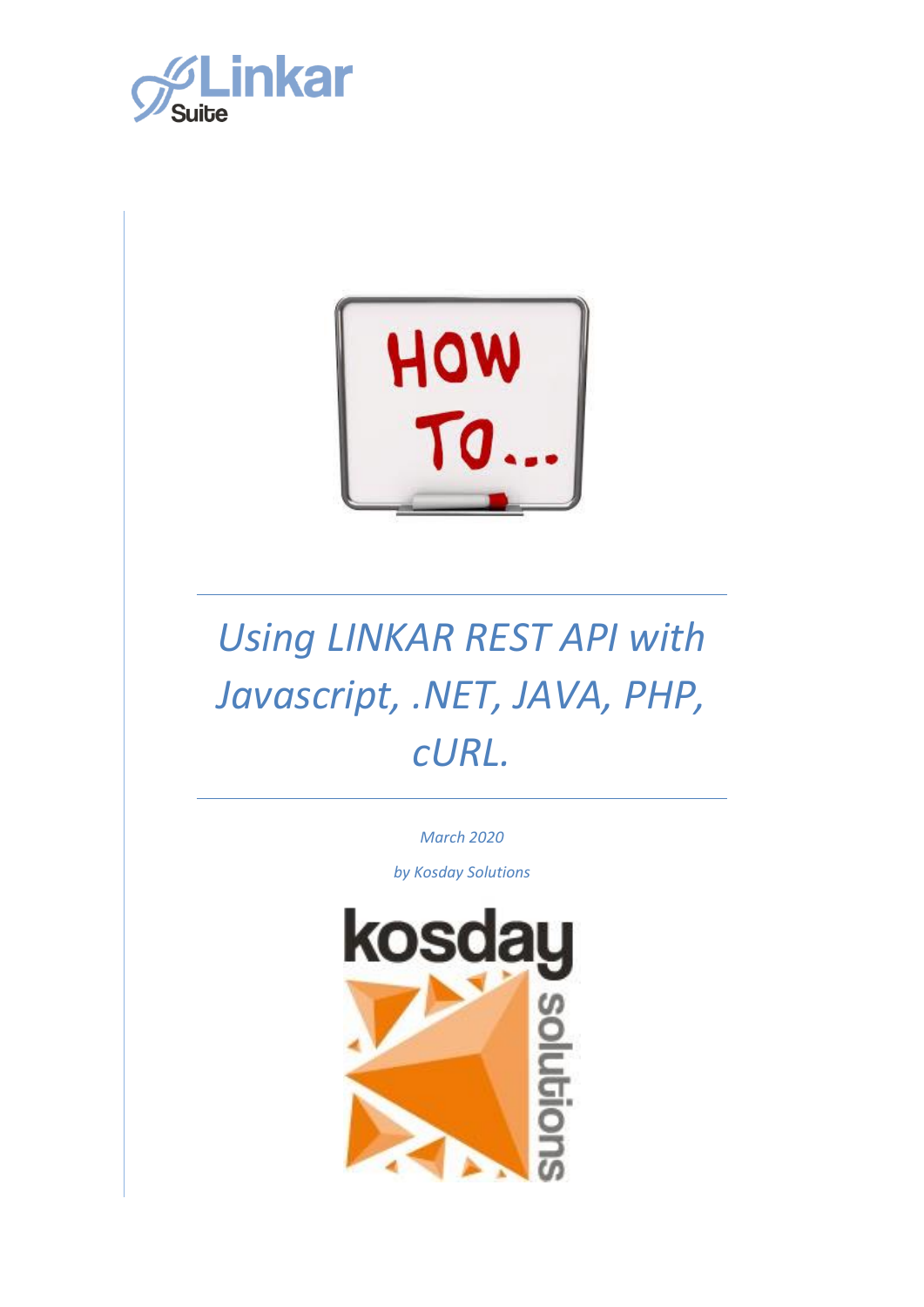

**Linkar REST API** provides an interface for applications to interact with your Linkar Suite by sending and receiving data as JSON or XML objects.

This document will show some examples of calls to **Linkar REST API** from the most popular programming languages.

We need two things yo make a call to the **Linkar REST API**:

- **URL**: this url refers to the web address (host and position) where **Linkar Manager** is listening for http requests.
- **APIKey**: this **APIKey** must be created in **Linkar Manager** and the IP addresses and operations allowed for this client must be defined in it.

| Linkar Manager 2002 Beta                 | Ξ                                                  |                                             |                       |
|------------------------------------------|----------------------------------------------------|---------------------------------------------|-----------------------|
| <b>ADMIN</b>                             | <b>Edit Linkar API Key</b>                         |                                             |                       |
| <b>2</b> Dashboard                       |                                                    |                                             |                       |
| $\Box$ Client Sessions<br>$\blacksquare$ | 289fb6deab144a1c83a018f7ccdfc8a7<br><b>API Key</b> | Copy to Clipboard                           |                       |
| EntryPoints Monitor                      | * Description                                      |                                             |                       |
| <b>H</b> Linkar Schemas                  | Deactivate<br>sample API Key                       |                                             |                       |
| Linkar REST API                          |                                                    |                                             | Activate Logs         |
| X Configuration                          | * Select EntryPoint                                |                                             |                       |
| <b>Latil Statistics</b>                  | <b>OMWINO</b>                                      | ۰                                           |                       |
| Linkar Logs                              | * User                                             | <b>Plugin Ref</b>                           |                       |
| <sup>2</sup> Resources                   | admin                                              |                                             |                       |
|                                          |                                                    |                                             |                       |
|                                          | <b>Expiration Date</b>                             |                                             |                       |
|                                          |                                                    | 自9                                          |                       |
|                                          | Allowed IPs (0.0.0.0 or 0.0.0.0-1.1.1.1)           | <b>Allowed Operations</b>                   |                       |
|                                          | + Add IP                                           | READ X UPDATE X DELETE X SELECT X           |                       |
|                                          | 0.0.0.0-255.255.255.255                            | SUBROUTINE X CONVERSION X FORMAT X<br>π     |                       |
|                                          |                                                    | DICTIONARIES X                              | EXECUTE X LKSCHEMAS X |
|                                          |                                                    | LKPROPERTIES X GETTABLE X RESETCOMMONBLOCKS |                       |
|                                          |                                                    | SENDCOMMAND X GETVERSION X                  |                       |
|                                          |                                                    |                                             |                       |

The app passes the request to the **Linkar REST API** URL with the operation that it wants to perform, for example, for a READ:<http://yourdomain.com:11201/api/read> .

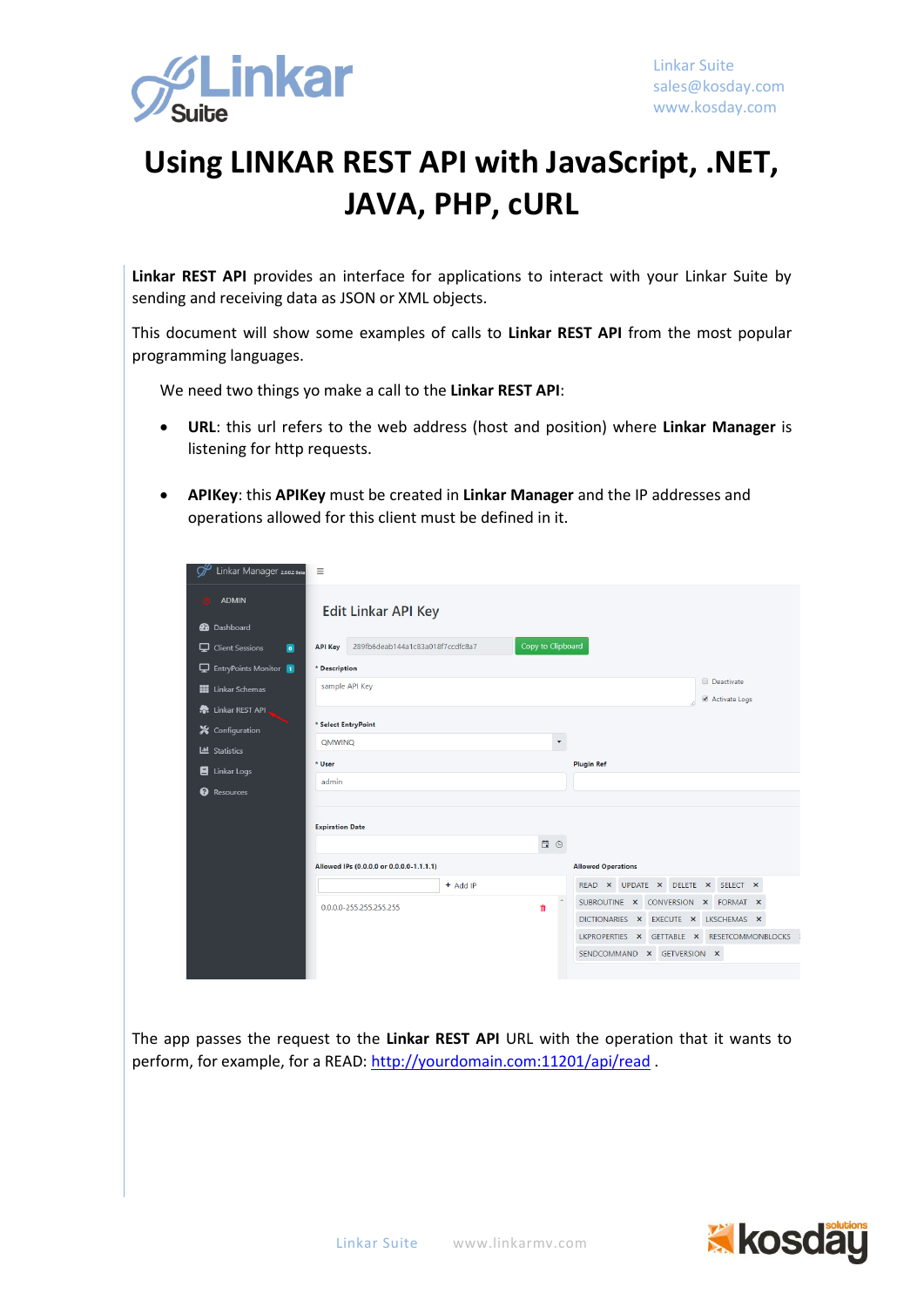

**Linkar REST API** uses all **Linkar** *Sendcommand Function Templates*:

READ, UPDATE, NEW, DELETE, SELECT, SUBROUTINE, CONVERSION, FORMAT, DICTIONARIES, EXECUTE, LKSCHEMAS, LKSCHEMASSQLMODE, LKSCHEMASDICTIONARIES, LKPROPERTIES, LKPROPERTIESSQLMODE, LKPROPERTIESDICTIONARIES, GETTABLE, GETTABLESQLMODE, GETTABLEDICTIONARIES, GETTABLENONE, GETVERSION, RESETCOMMONBLOCKS.

The call can be made in two formats, JSON and XML; the call will vary depending on the format chosen to make the communication so that the web service accepts it.

You must change the following according to the chosen format:

• ContentType:

JSON: value "application/json". XML: value "text/xml".

• DataType: (not necessary in all languages)

JSON: value "json". XML: value "text".

#### • Data:

JSON: It must be a JSON object converted to plain text.

XML: Text string in XML format.

These are the requirements for the call to be accepted, but the data sent must follow a predetermined structure for the service to be understood.

We call this structure an **LkCommand**. If you execute the code of this example, you will easily see every command that can be executed. Let's try to explain how they are formed.

In XML, there must be a main node called <**LkCommand**>. You will find all the content of the command inside this node.

In JSON the main object is the **LkCommand** itself and must not be defined as a property within a parent object.

Wrong: *{ "LkCommand" : { "APIKey" : "my\_apikey", "Data": "..." }}* Right: *{ "APIKey" : "my\_apikey", "Data": "..." }*

As you can see in this example, a command needs to contain two variables to work:

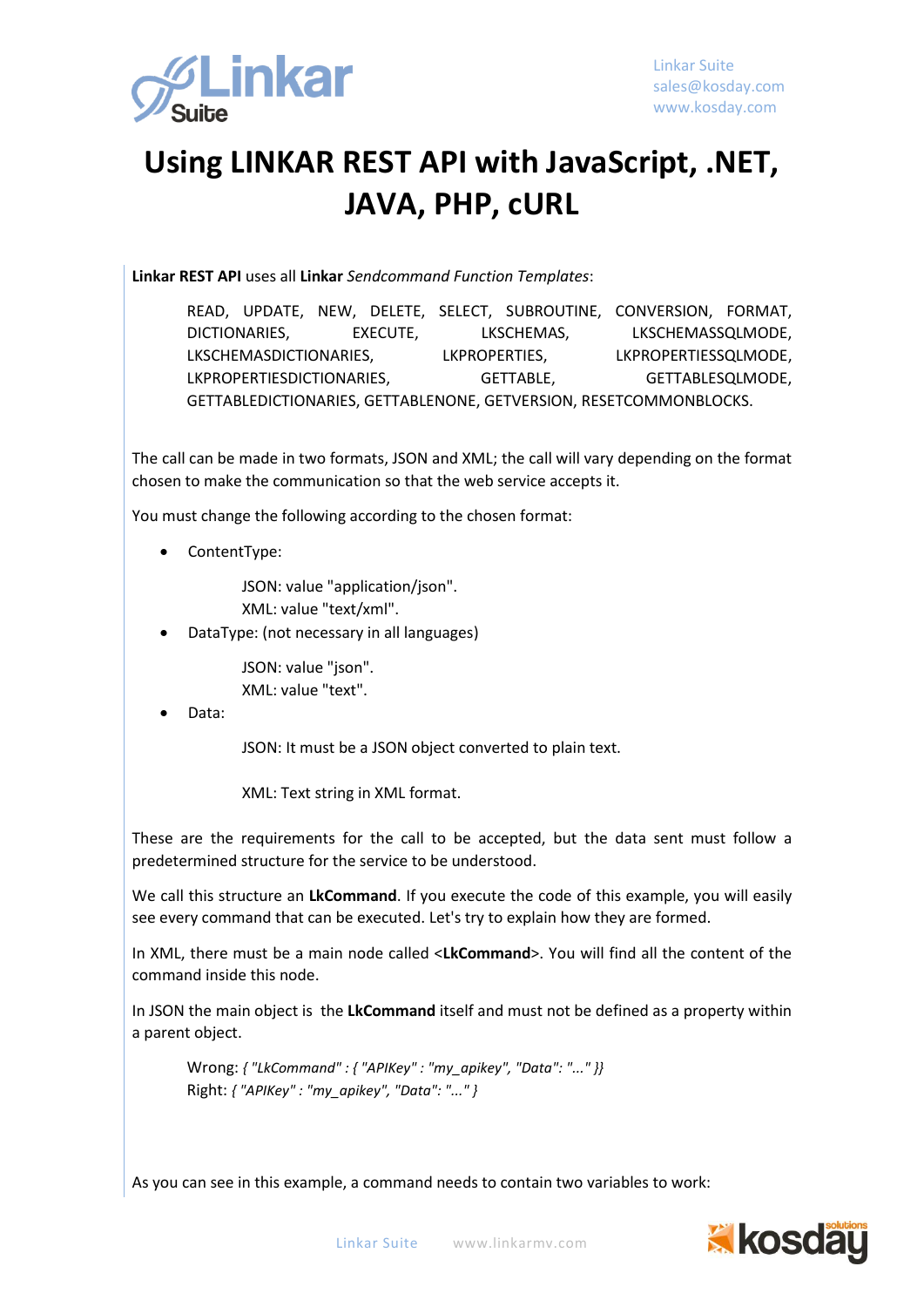

**APIKey**: The APIKey provided by Linkar Manager.

**Data**: The data of the operation that we are going to carry out.

Data is itself another package embedded within the **LkCommand**, and it is here where we will give the operation the necessary and optional arguments to obtain the desired result.

Each operation has a specific template. We will use the **READ** operation template in these examples.

We recommend that you consult the help manual for more information on all available templates.

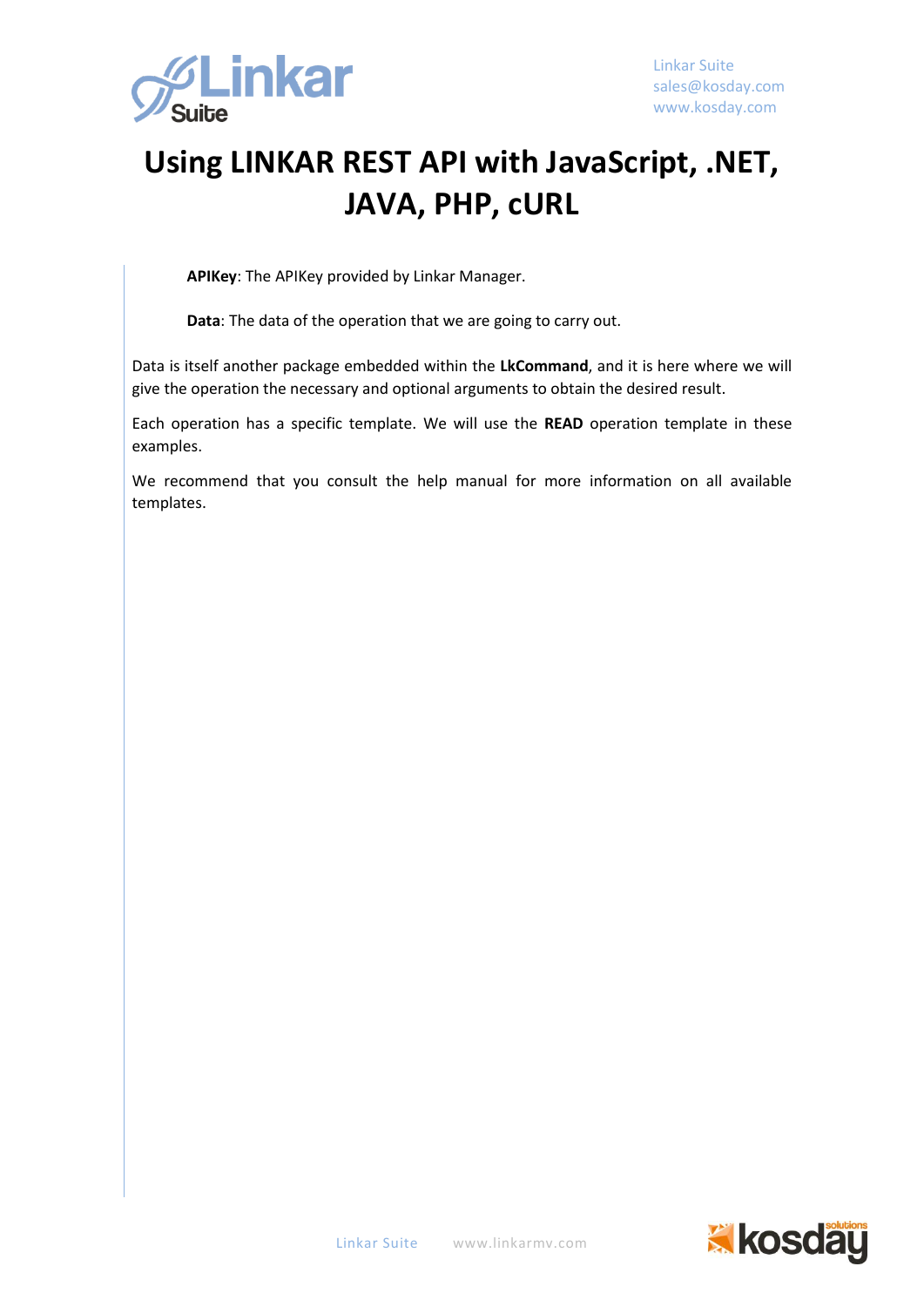

#### READ in JAVASCRIPT

*var data = JSON.stringify({ APIKey : my\_apikey, Data: ... }); \$.ajax({ url: "http://yourdomain.com:11201/api/read", contentType: "application/json", type: "POST", dataType: "json", data: data, success: function (result) { }, error: function (error) { } });*

```
var data = '<LkCommand><APIKey>my_apikey</APIKey><Data>...</Data></LkCommand>';
        $.ajax({
          url: "http://yourdomain.com:11201/api/read",
          contentType: "text/xml",
          type: "POST",
          dataType: "text",
          data: data,
         success: function (result) {
         },
         error: function (error) {
         }
        });
```
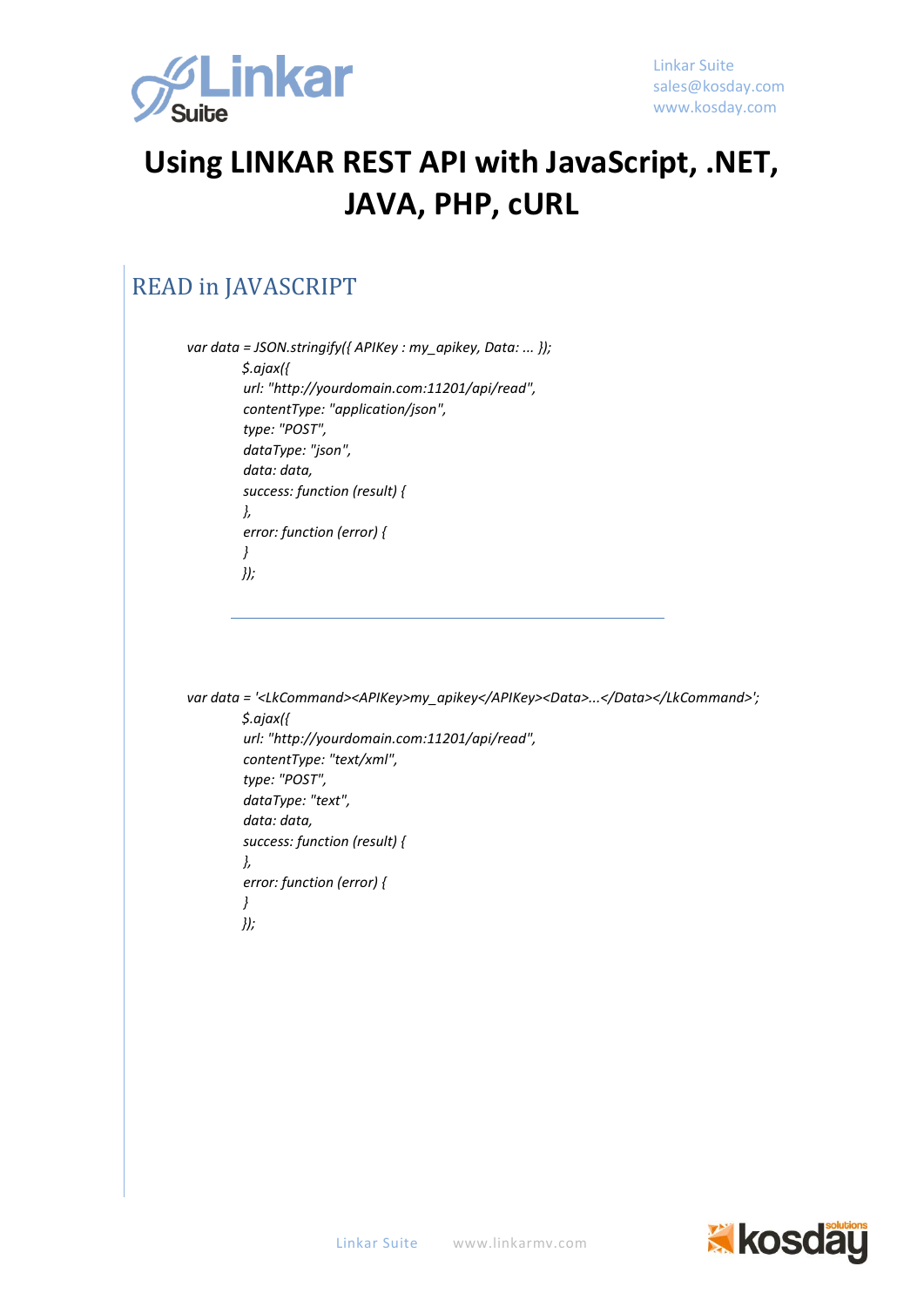

#### READ in .NET

*HttpClient client = new HttpClient();*

 *HttpContent httpContent = new StringContent("{ \"APIKey\" : \"my\_apikey\", \"Data\" : { \"CALCULATED\" : \"False\", \"DICTIONARIES\" : \"False\", \"CONVERSION\" : \"False\", \"FORMAT\_SPEC\" : \"False\", \"ORIGINAL\_RECORDS\" : \"False\" ,\"CUSTOM\_VARS\" : \"\" ,\"OUTPUT\_FORMAT\" : \"MV\" ,\"FILE\_NAME\" : \"LK.CUSTOMERS\" ,\"RECORD\_IDS\" : [ { \"ID\" : \"2\" }, { \"ID\" : \"3\" } ] ,\"RECORD\_DICTCLAUSE\" : \"\"} }", Encoding.UTF8, "application/json");* 

 *HttpResponseMessage response = client.PostAsync("http://yourdomain.com:11201/api/read", httpContent).Result; response.EnsureSuccessStatusCode(); string responseBody = response.Content.ReadAsStringAsync().Result;*

 *HttpClient client = new HttpClient(); HttpContent httpContent = new StringContent("<LkCommand><APIKey>my\_apikey</APIKey><Data><CALCULATED>False</CALC ULATED><DICTIONARIES>False</DICTIONARIES><CONVERSION>False</CONVERSION><FORMA T\_SPEC>False</FORMAT\_SPEC><ORIGINAL\_RECORDS>False</ORIGINAL\_RECORDS><CUSTOM\_ VARS></CUSTOM\_VARS><OUTPUT\_FORMAT>MV</OUTPUT\_FORMAT><FILE\_NAME>LK.CUSTO MERS</FILE\_NAME><RECORD\_IDS><ID>2</ID><ID>3</ID></RECORD\_IDS><RECORD\_DICTCLAU SE></RECORD\_DICTCLAUSE></Data></LkCommand>", Encoding.UTF8, "text/xml"); HttpResponseMessage response = client.PostAsync("http://yourdomain.com:11201/api/read", httpContent).Result; response.EnsureSuccessStatusCode();*

 *string responseBody = response.Content.ReadAsStringAsync().Result;*

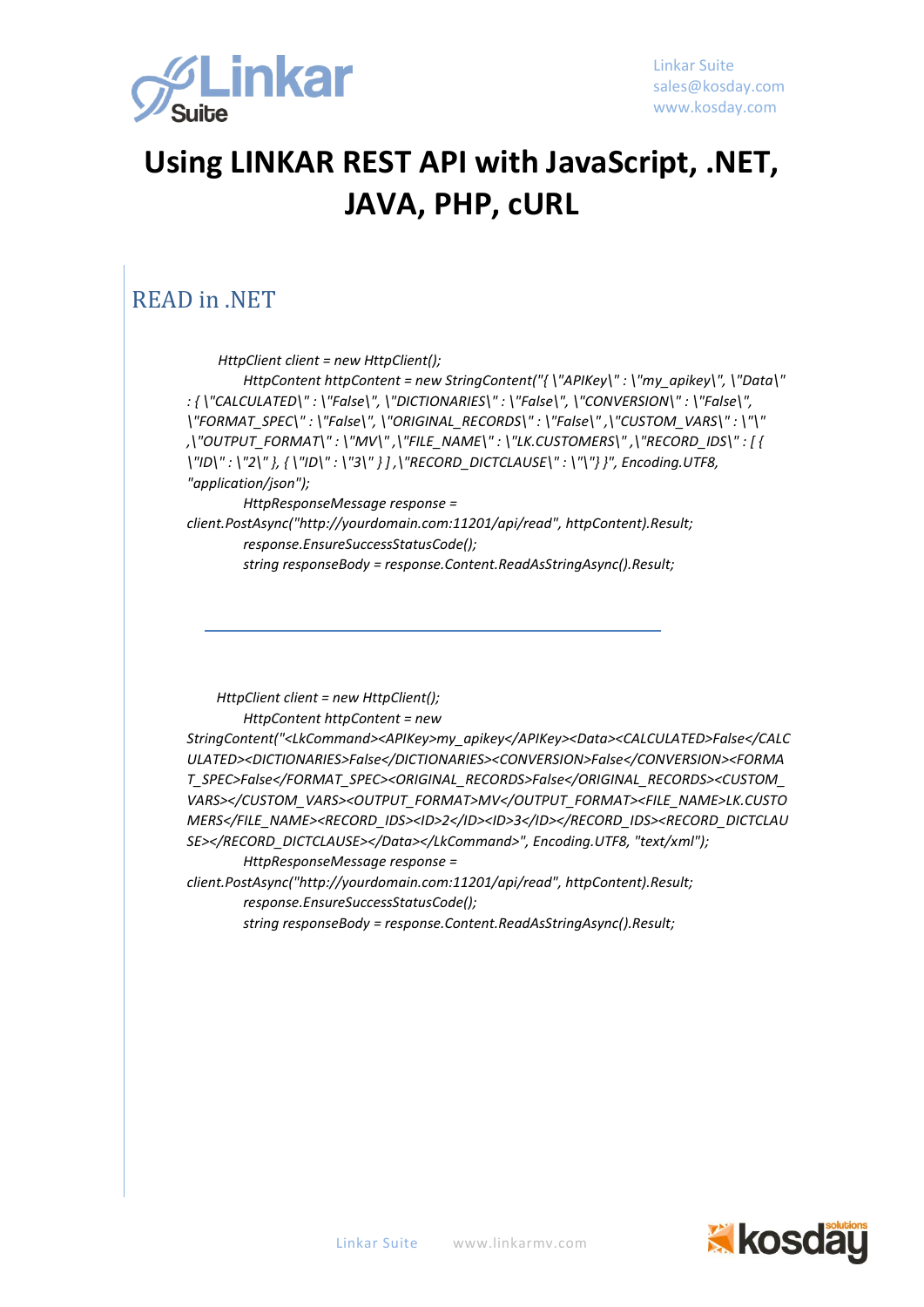

```
READ in JAVA
                try
                         {
                                 URL url = new URL("http://yourdomain.com:11201/api/read");
                                 HttpURLConnection conn = (HttpURLConnection) 
        url.openConnection();
                                 conn.setDoOutput(true);
                                 conn.setRequestMethod("POST");
                                 conn.setRequestProperty("Content-Type", "application/json");
                                 String input = "{ \"APIKey\" : \"my_apikey\", \"Data\" : { 
        \"CALCULATED\" : \"False\", \"DICTIONARIES\" : \"False\", \"CONVERSION\" : \"False\", 
        \"FORMAT_SPEC\" : \"False\", \"ORIGINAL_RECORDS\" : \"False\" ,\"CUSTOM_VARS\" : \"\" 
        ,\"OUTPUT_FORMAT\" : \"MV\" ,\"FILE_NAME\" : \"LK.CUSTOMERS\" ,\"RECORD_IDS\" : [ { 
        \"ID\" : \"2\" }, { \"ID\" : \"3\" } ] ,\"RECORD_DICTCLAUSE\" : \"\"} }";
                                 OutputStream os = conn.getOutputStream();
                                 os.write(input.getBytes());
                                 os.flush();
                                 if (conn.getResponseCode() == 
        HttpURLConnection.HTTP_BAD_REQUEST)
                                 {
                                          throw new RuntimeException("Failed: HTTP error code: " + 
        conn.getResponseCode());
                                 }
                                 BufferedReader br = new BufferedReader(new 
        InputStreamReader(conn.getInputStream(), "UTF-8"));
                                 String output;
                                 System.out.println("Output from Server ... \n");
                                 while ((output = br.readLine()) != null ) {
                                          System.out.println(output);
                                 }
                         }
                         catch(MalformedURLException e) {
                                 e.printStackTrace();
                         }
                         catch(IOException e) {
                                 e.printStackTrace();
                         }
```
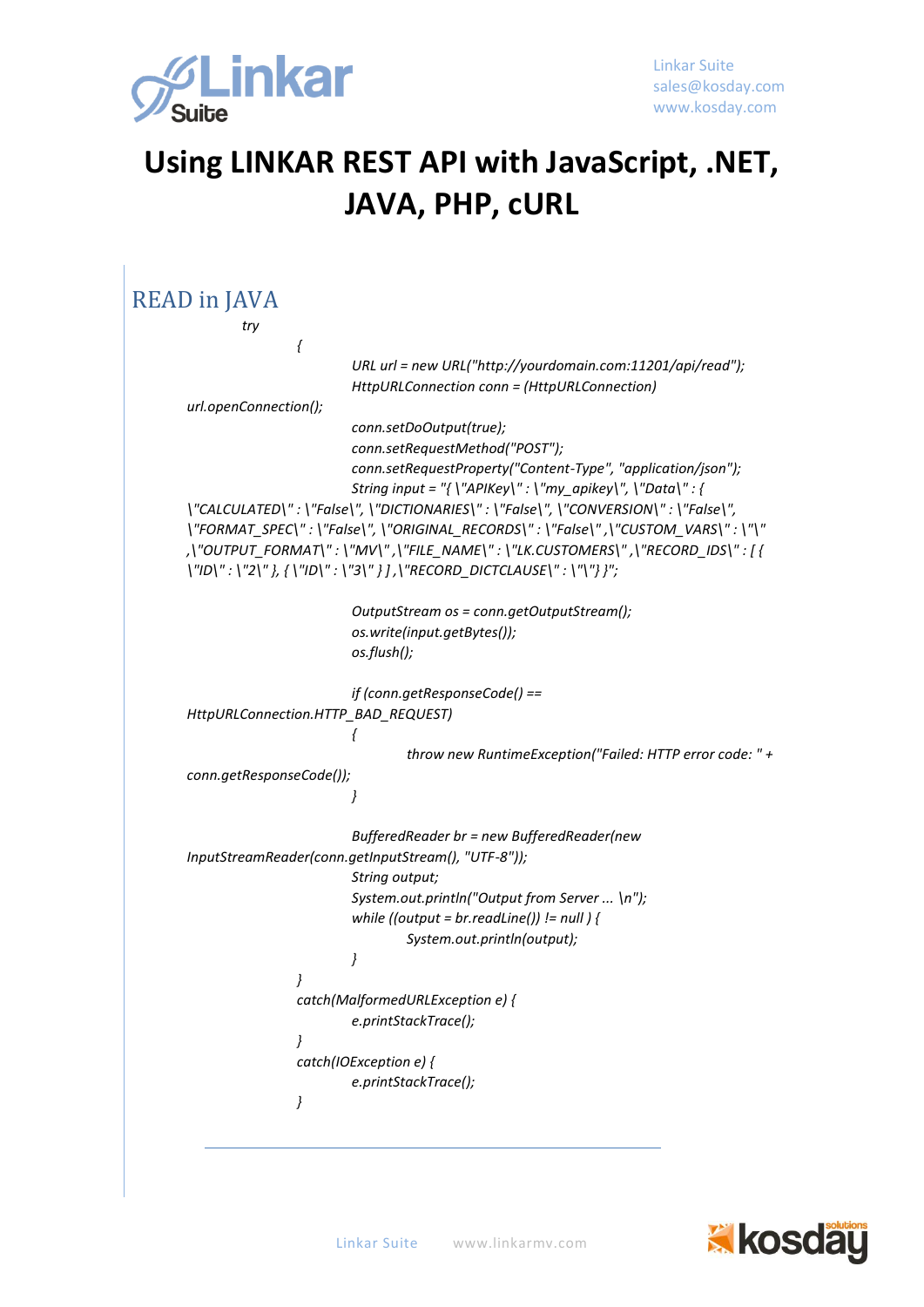

```
try
                {
                        URL url = new URL("http://yourdomain.com:11201/api/read");
                        HttpURLConnection conn = (HttpURLConnection) 
url.openConnection();
                        conn.setDoOutput(true);
                        conn.setRequestMethod("POST");
                        conn.setRequestProperty("Content-Type", "text/xml");
                        String input = 
"<LkCommand><APIKey>my_apikey</APIKey><Data><CALCULATED>False</CALCULATED><DIC
TIONARIES>False</DICTIONARIES><CONVERSION>False</CONVERSION><FORMAT_SPEC>False<
/FORMAT_SPEC><ORIGINAL_RECORDS>False</ORIGINAL_RECORDS><CUSTOM_VARS></CUSTO
M_VARS><OUTPUT_FORMAT>MV</OUTPUT_FORMAT><FILE_NAME>LK.CUSTOMERS</FILE_N
AME><RECORD_IDS><ID>2</ID><ID>3</ID></RECORD_IDS><RECORD_DICTCLAUSE></RECORD
_DICTCLAUSE></Data></LkCommand>";
                        OutputStream os = conn.getOutputStream();
                        os.write(input.getBytes());
                        os.flush();
                        if (conn.getResponseCode() == 
HttpURLConnection.HTTP_BAD_REQUEST)
                        {
                                throw new RuntimeException("Failed: HTTP error code: " + 
conn.getResponseCode());
                       }
                        BufferedReader br = new BufferedReader(new 
InputStreamReader(conn.getInputStream(), "UTF-8"));
                       String output;
                        System.out.println("Output from Server ... \n");
                        while ((output = br.readLine()) != null ) {
                               System.out.println(output);
                        }
                }
                catch(MalformedURLException e) {
                        e.printStackTrace();
                }
                catch(IOException e) {
                       e.printStackTrace();
                }
```
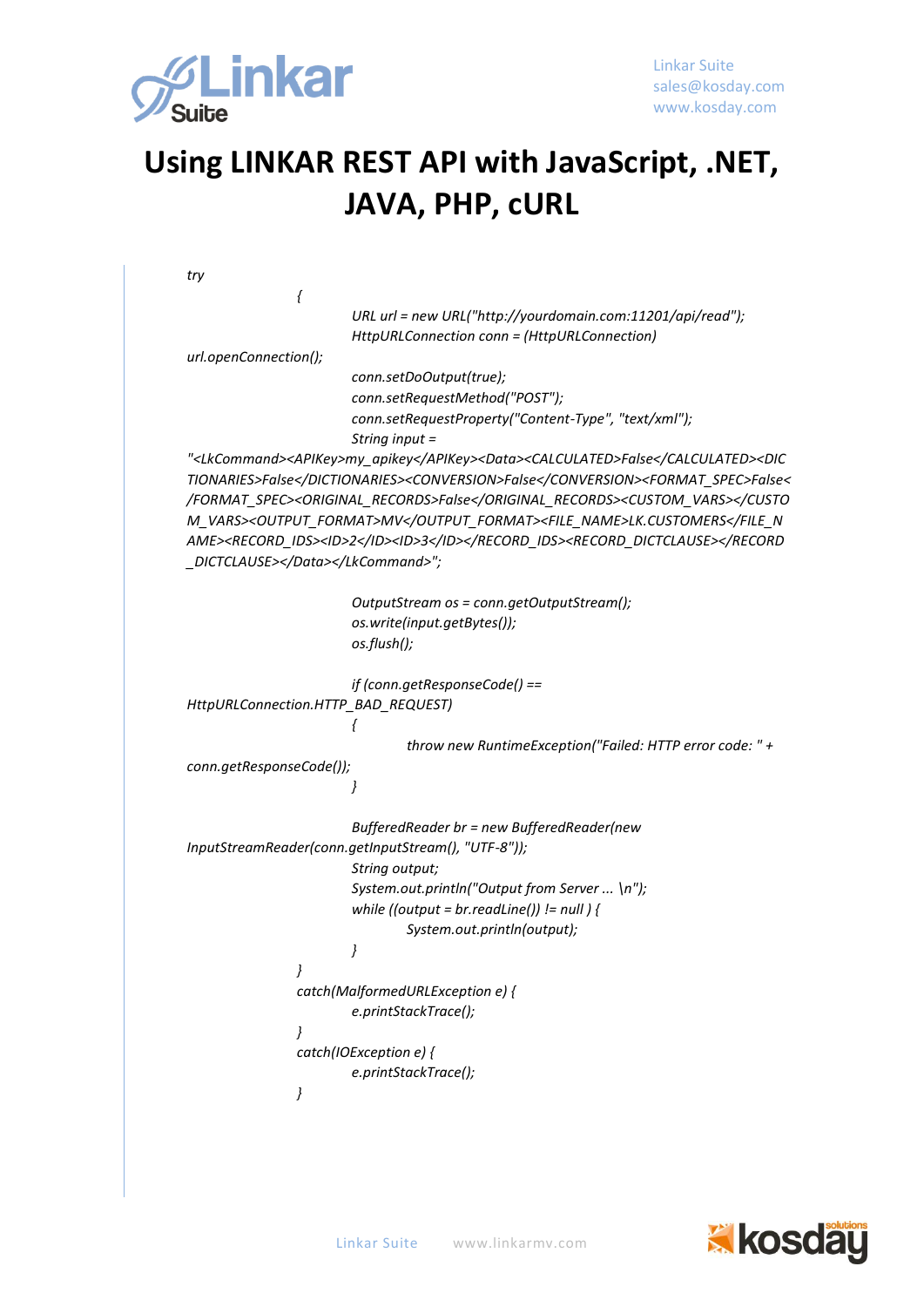

| Read in PHP                                                          |                                                                                                                                                                                                                                                                                                                                                                                                                                                                                                                                                                                                                                                              |
|----------------------------------------------------------------------|--------------------------------------------------------------------------------------------------------------------------------------------------------------------------------------------------------------------------------------------------------------------------------------------------------------------------------------------------------------------------------------------------------------------------------------------------------------------------------------------------------------------------------------------------------------------------------------------------------------------------------------------------------------|
| try                                                                  |                                                                                                                                                                                                                                                                                                                                                                                                                                                                                                                                                                                                                                                              |
| ł                                                                    |                                                                                                                                                                                                                                                                                                                                                                                                                                                                                                                                                                                                                                                              |
| $\frac{1}{2}$ curl_init();                                           |                                                                                                                                                                                                                                                                                                                                                                                                                                                                                                                                                                                                                                                              |
|                                                                      | curl_setopt(\$curl, CURLOPT_POST, 1);                                                                                                                                                                                                                                                                                                                                                                                                                                                                                                                                                                                                                        |
| ,\"RECORD_DICTCLAUSE\":\"\"} }");<br>$$result = curl\_exec ($curl);$ | curl_setopt(\$curl, CURLOPT_POSTFIELDS, "{\"APIKey\":\"my_apikey\", \"Data\": {<br>\"CALCULATED\":\"False\",\"DICTIONARIES\":\"False\",\"CONVERSION\":\"False\",\"FORMAT_SPEC\"<br>:\"False\",\"ORIGINAL_RECORDS\":\"False\",\"CUSTOM_VARS\":\"\",\"OUTPUT_FORMAT\":\"MV\"<br>,\"FILE_NAME\":\"LK.CUSTOMERS\",\"RECORD_IDS\":[{\"ID\":\"2\"},{\"ID\":\"3\"}]<br>curl_setopt(\$curl, CURLOPT_HTTPHEADER, array('Content-Type: application/json',));<br>curl_setopt(\$curl, CURLOPT_URL, "http://yourdomain.com:11201/api/read");<br>curl_setopt(\$curl, CURLOPT_RETURNTRANSFER, 1);                                                                           |
| curl_close(\$curl);                                                  |                                                                                                                                                                                                                                                                                                                                                                                                                                                                                                                                                                                                                                                              |
|                                                                      |                                                                                                                                                                                                                                                                                                                                                                                                                                                                                                                                                                                                                                                              |
| $\}$ catch (Exception \$e) {                                         |                                                                                                                                                                                                                                                                                                                                                                                                                                                                                                                                                                                                                                                              |
| $$result = $e$-3getMessage();$                                       |                                                                                                                                                                                                                                                                                                                                                                                                                                                                                                                                                                                                                                                              |
| }                                                                    |                                                                                                                                                                                                                                                                                                                                                                                                                                                                                                                                                                                                                                                              |
| try<br>ł<br>$\frac{1}{2}$ curl = curl_init();                        |                                                                                                                                                                                                                                                                                                                                                                                                                                                                                                                                                                                                                                                              |
|                                                                      | curl_setopt(\$curl, CURLOPT_POST, 1);                                                                                                                                                                                                                                                                                                                                                                                                                                                                                                                                                                                                                        |
|                                                                      | curl_setopt(\$curl, CURLOPT_POSTFIELDS,                                                                                                                                                                                                                                                                                                                                                                                                                                                                                                                                                                                                                      |
| \$result = curl_exec(\$curl);<br>curl_close(\$curl);                 | " <lkcommand><apikey>my_apikey</apikey><data><calculated>False</calculated><dictionaries<br>&gt;False<conversion>False</conversion><format_spec>False</format_spec><or<br>IGINAL_RECORDS&gt;False<custom_vars></custom_vars><output_format><br/>MV</output_format><file_name>LK.CUSTOMERS</file_name><record_ids><id>2</id><id>3&gt;</id></record_ids><record_dictclause></record_dictclause></or<br></dictionaries<br></data></lkcommand> ");<br>curl_setopt(\$curl, CURLOPT_HTTPHEADER, array('Content-Type: text/xml',));<br>curl_setopt(\$curl, CURLOPT_URL, "http://yourdomain.com:11201/api/read");<br>curl_setopt(\$curl, CURLOPT_RETURNTRANSFER, 1); |
| } catch (Exception \$e) {<br>$$result = $e$-3getMessage();$<br>}     |                                                                                                                                                                                                                                                                                                                                                                                                                                                                                                                                                                                                                                                              |

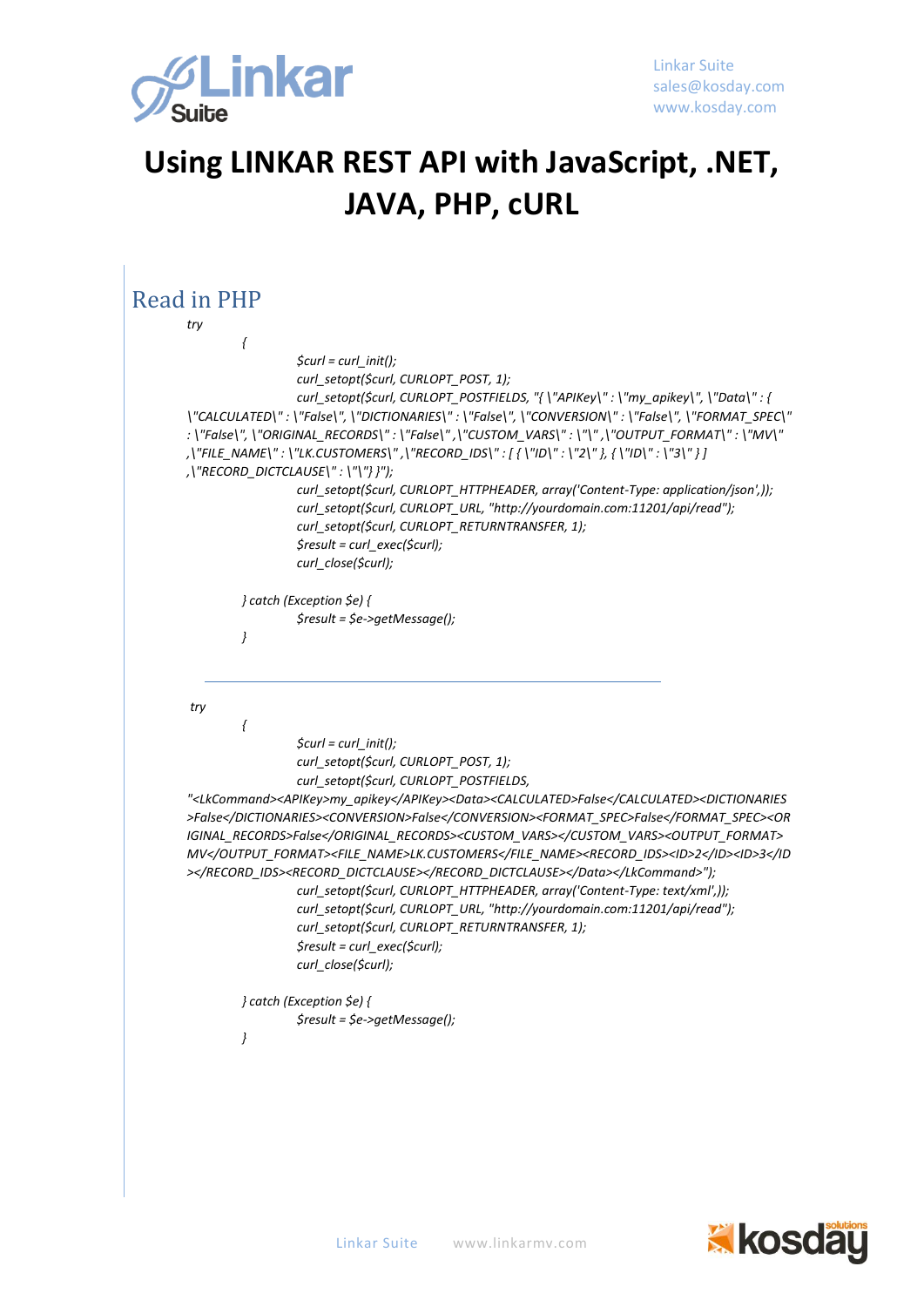

#### READ in cURL

*"curl -d "{ \"*APIKey*\" : \"xxxxxxx\", \"Data\" : { \"FILE\_NAME\" : \"LK.CUSTOMERS\" ,\"RECORD\_IDS\" : [ { \"ID\" : \"2\" } ] } }" -H "Content-Type: application/json" http://linkerserverip:linkarmanagerport/api/read"*

# **Thanks**

## **[www.kosday.com](http://www.kosday.com/)**

## **support@kosday.com**